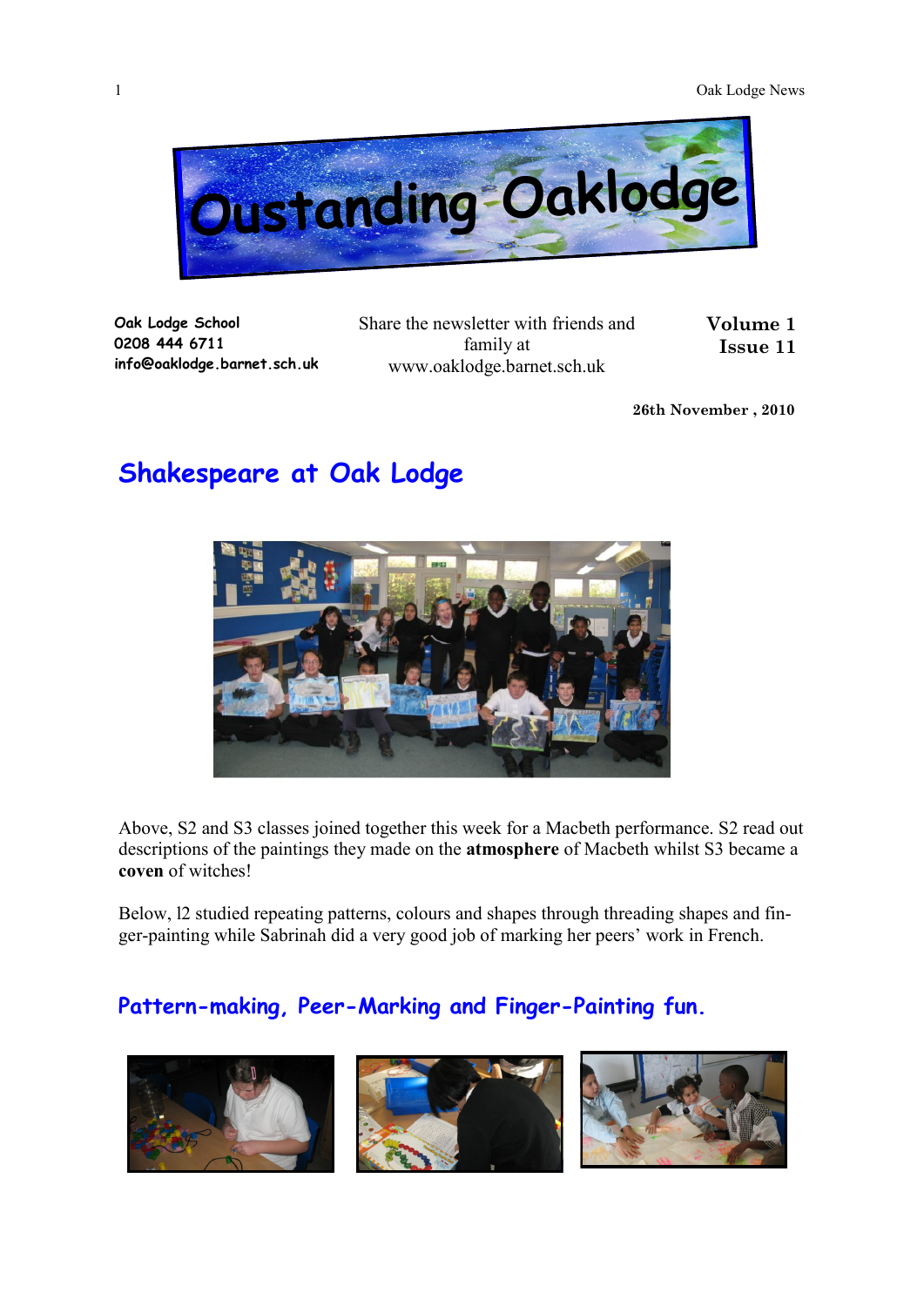## **From the Head Teacher**

Hearts of Oak Quiz Night

A big thank you to those of you who were able to come along to the Hearts of Oak quiz last night. Congratulations to 'Gove Offs' who managed to get 23 out of 26 in the Alphabet Table round which pushed them into the lead!

Celebration of Achievement Evening

Our Celebration of Achievement Evening for our Post 16 students will be on Tuesday, December  $14<sup>th</sup>$  at 7.00pm when we will be presenting the students with their school, ASDAN, Entry level and GCSE certificates. We will be holding a similar evening for the rest of the students in July.

Christmas Raffle Tickets

The annual Christmas raffle will begin soon. Tickets will be sent home next week for you to sell to family and friends. If you require more tickets, please contact the school and we will send you as many ticket books as you need.

Lynda Walker



**P2 is planning a fundraiser event on Tuesday, 30th November, 2010. We will be making cheese toasties and selling them in morning and afternoon break times. One toastie will cost 50p. Come along and Enjoy!!!**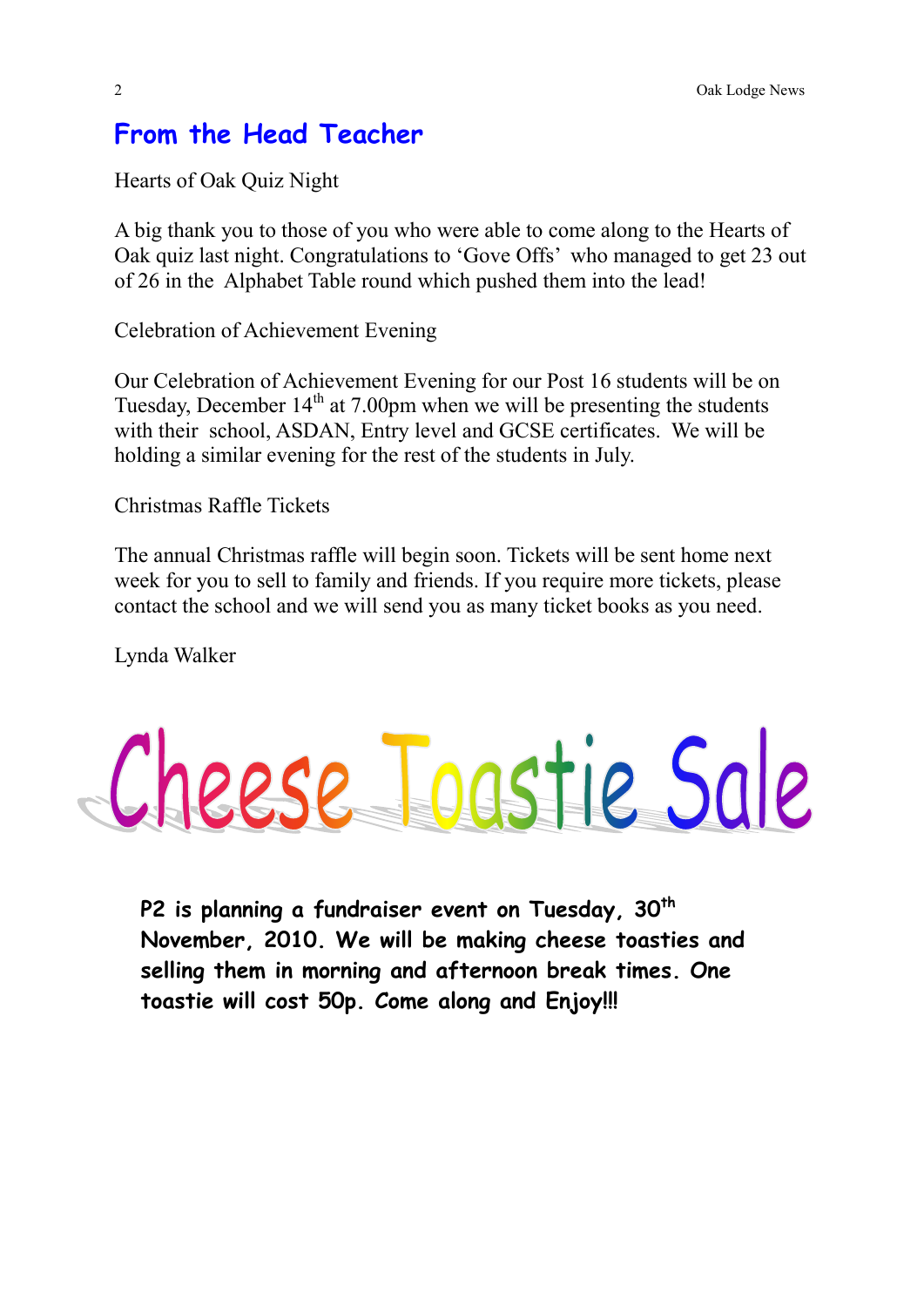## **From the classes.**

This week, using their imaginations, L3 class have been measuring aircraft in the school grounds. They have decided that using millimetres and centimetres might not be the best unit of measurement to measure such a large object, so we have opted for metres instead! We have also been looking more deeply into journeys, going on one to the library and getting a feel for how a library works. Bookworms to be found.....perhaps.

> S5 have been working on a maths puzzle today.

As I was going to St Ives, I met a man with 7 wives. Each wife had 7 sacks. Each sack had 7 cats. Each cat had 7 kits. Kits, cats, sacks wives. How many were going to St Ives?

Can you work it out? We got lots of different answers

S7 have been planning their end of year trip. They have decided they would like to take a boat trip down the River Thames to see the Christmas lights and to visit Barry at the Tower of London. He will give them a 'Christmas Tour' of the tower and share a cup of tea in the Royal Armouries Café. They have been working out the timings of the transport and how long it will take.